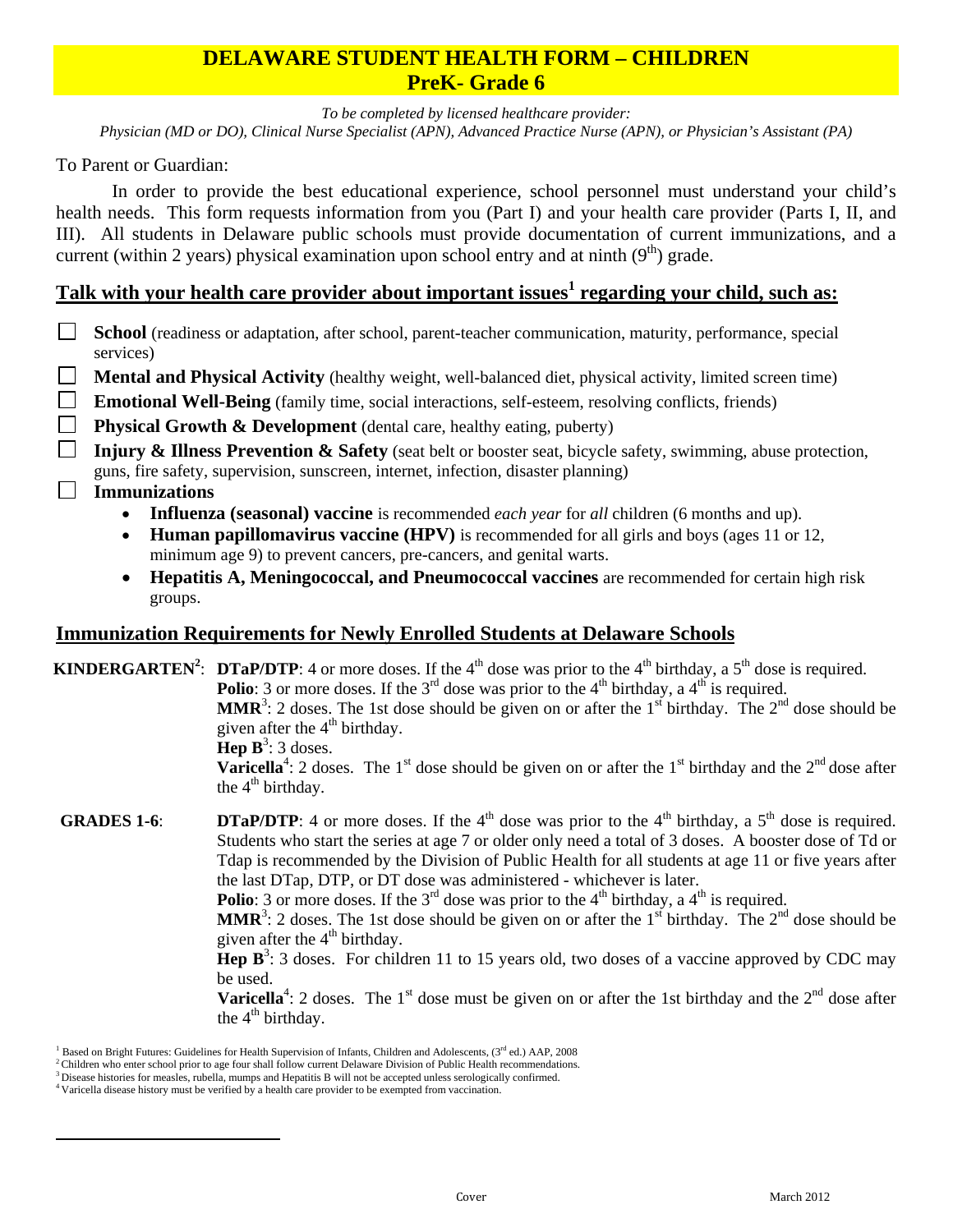#### CHILD'S NAME **PART I – HEALTH HISTORY**

*To be completed by parent/guardian prior to exam The healthcare provider should review and provide comments in the last column.* 

| Name: | Gender:          | DOB: |
|-------|------------------|------|
| Date: | <b>Examiner:</b> |      |

|                                                                                                                                         | <b>PARENT</b> |                | <b>HEALTHCARE PROVIDER COMMENT</b> |
|-----------------------------------------------------------------------------------------------------------------------------------------|---------------|----------------|------------------------------------|
| Developmental delay (speech, ambulation, other)?                                                                                        | Yes           | N <sub>o</sub> |                                    |
| Serious injury or illness?                                                                                                              |               |                |                                    |
| Medication?                                                                                                                             |               |                |                                    |
| Hospitalizations?                                                                                                                       |               |                |                                    |
| When?<br>What for?                                                                                                                      |               |                |                                    |
| Surgery? (List all)<br>When?<br>What for?                                                                                               |               |                |                                    |
| Ear/Hearing problems?                                                                                                                   |               |                |                                    |
| Heart problems/Shortness of breath?                                                                                                     | Yes           | N <sub>o</sub> |                                    |
| Heart murmur/High blood pressure?                                                                                                       | Yes           | N <sub>o</sub> |                                    |
| Dizziness or chest pain with exercise?                                                                                                  | Yes           | No             |                                    |
| Allergies (food, insect, other)?                                                                                                        | Yes           | N <sub>o</sub> |                                    |
| Family history of sudden death before age 50?                                                                                           | Yes           | N <sub>o</sub> |                                    |
| Child wakes during the night coughing?                                                                                                  | Yes           | No             |                                    |
| Diagnosis of asthma?                                                                                                                    | Yes           | N <sub>o</sub> |                                    |
| Blood disorders (hemophilia, sickle cell, other)?                                                                                       | Yes           | No             |                                    |
| Excessive weight gain or loss?                                                                                                          | Yes           | No             |                                    |
| Diabetes?                                                                                                                               | Yes           | No             |                                    |
| Loss of function of one or paired organs (eye, ear,<br>kidney, testicle)?                                                               |               |                |                                    |
| Seizures?                                                                                                                               | Yes           | N <sub>o</sub> |                                    |
| Head injuries/Concussion/Passed out?                                                                                                    | Yes           | N <sub>o</sub> |                                    |
| Muscle, Bone, or Joint problem/Injury/Scoliosis?                                                                                        | Yes           | N <sub>o</sub> |                                    |
| ADHD/ADD?                                                                                                                               | Yes           | No             |                                    |
| Behavior concerns?                                                                                                                      | Yes           | No             |                                    |
| Eye/Vision concerns?<br><b>Glasses</b><br>$\Box$ Contacts<br>$\Box$ Other                                                               | Yes           | N <sub>0</sub> |                                    |
| Dental concerns?<br>$\Box$ Plate<br>$\Box$ Bridge<br>$\Box$ Other?<br><b>Braces</b><br>Date of exam_                                    | Yes           | N <sub>o</sub> |                                    |
| Other diagnoses?                                                                                                                        | Yes           | No             |                                    |
| Does your child have health insurance?                                                                                                  | Yes           | No             |                                    |
| Does your child have dental insurance                                                                                                   | Yes           | No             |                                    |
| Information may be shared with appropriate personnel for health and educational purposes.<br><b>Parent/Guardian</b><br><b>Signature</b> |               |                | Date                               |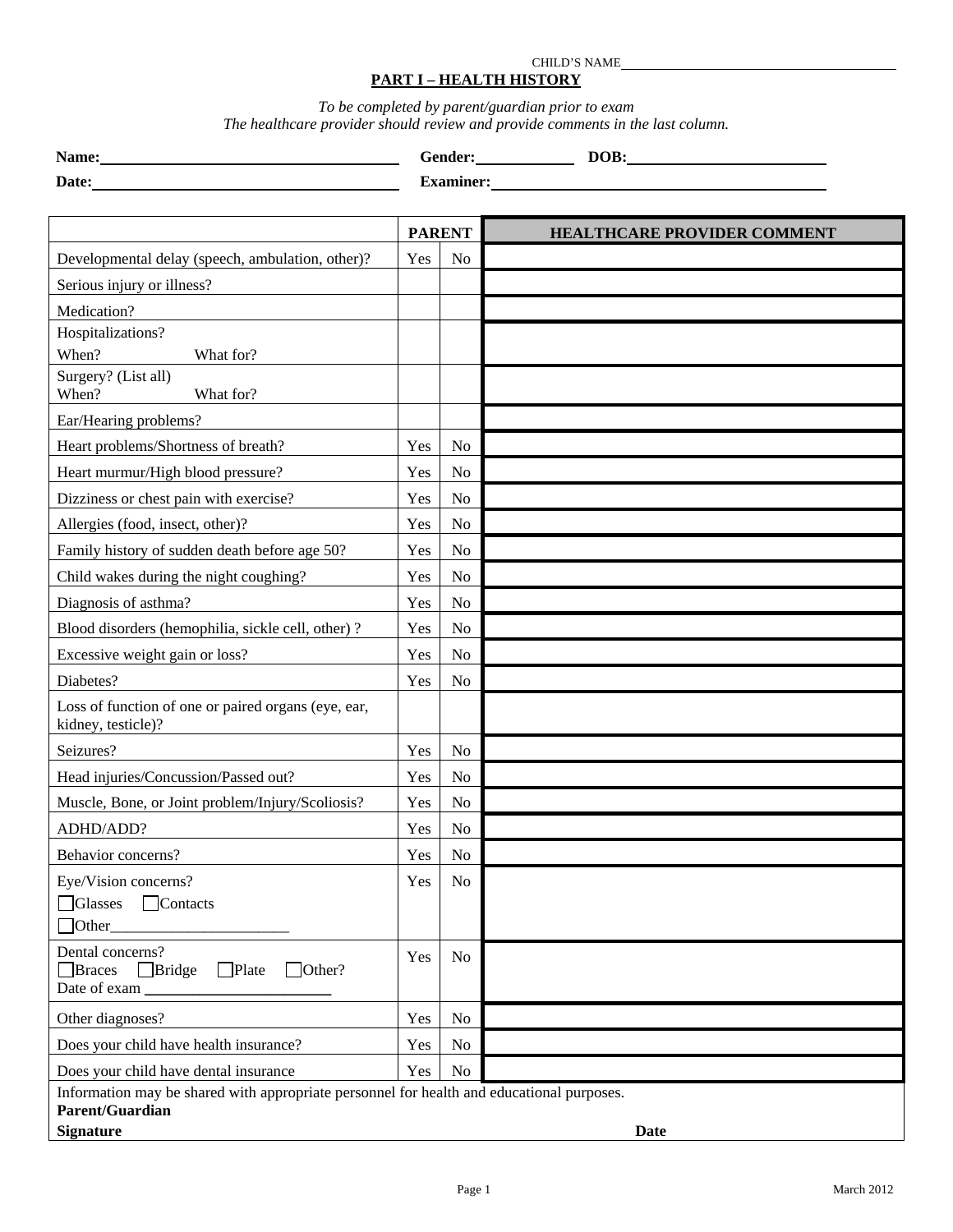#### **PART II – IMMUNIZATIONS**

*Entire section below to be completed by MD/DO/APN/NP/PA Printed VAR form may be attached in lieu of completion.* 

| Immunizations – Shaded Vaccines Required. Regulations is located at Title 14 Section 804 Immunizations |                  |                    |                |                |
|--------------------------------------------------------------------------------------------------------|------------------|--------------------|----------------|----------------|
| <b>DTaP/DT</b>                                                                                         | <b>DTaP/DT</b>   | <b>DTaP/DT</b>     | <b>DTaP/DT</b> | <b>DTaP/DT</b> |
|                                                                                                        |                  |                    |                |                |
| <b>OPV/IPV</b>                                                                                         | <b>OPV/IPV</b>   | <b>OPV/IPV</b>     | <b>OPV/IPV</b> | <b>OPV/IPV</b> |
|                                                                                                        |                  |                    |                |                |
| <b>PCV7/PCV13</b>                                                                                      | PCV7/PCV13       | PCV7/PCV13         | PCV7/PCV13     | PCV7/PCV13     |
|                                                                                                        |                  |                    |                |                |
| <b>Hib</b>                                                                                             | <b>Hib</b>       | <b>Hib</b>         | <b>Hib</b>     |                |
|                                                                                                        |                  |                    |                |                |
| <b>MMR</b>                                                                                             | <b>MMR</b>       | HepB/HepB-2        | HepB /HepB-2   | HepB           |
|                                                                                                        |                  |                    |                |                |
| <b>VAR</b>                                                                                             | <b>VAR</b>       | $RV-2/RV-3$        | $RV-2/RV-3$    | $RV-3$         |
|                                                                                                        |                  |                    |                |                |
| MCV4                                                                                                   | MCV4             | <b>HPV</b>         | <b>HPV</b>     | <b>HPV</b>     |
|                                                                                                        |                  |                    |                |                |
| Hep A                                                                                                  | Hep A            | Td/Tdap            | Td/Tdap        | Td             |
|                                                                                                        |                  |                    |                |                |
| <b>Influenza</b>                                                                                       | <b>Influenza</b> | PPSV <sub>23</sub> | PPSV23         |                |
|                                                                                                        |                  |                    |                |                |
| Other:                                                                                                 | Other:           | Other:             | Other:         | Other:         |
|                                                                                                        |                  |                    |                |                |

## **PART III – SCREENING & TESTING**

*Entire section below to be completed by MD/DO/APN/NP/PA* 

| Screen                        | Height: ______Weight: ________BMI: _________BMI Percentile: _______BP: ________Pulse: ________Other: ________<br>(inches)<br>(pounds)                                        |                                                                                                                                      |  |                                               |                      |
|-------------------------------|------------------------------------------------------------------------------------------------------------------------------------------------------------------------------|--------------------------------------------------------------------------------------------------------------------------------------|--|-----------------------------------------------|----------------------|
| Dental<br>Screen              | <b>Problem Identified:</b> Referred for treatment<br>No Problem: Referred for prevention<br>No Referral: Already receiving dental care                                       |                                                                                                                                      |  |                                               |                      |
| Tuberculosis<br><b>Screen</b> | All new enterers must have TB test or TB Risk Assessment, which must be done within 12 months prior to school entry.<br><b>Risk Assessment:</b><br><b>Mantoux Skin Test:</b> |                                                                                                                                      |  | <b>Results:</b> $\Box$ At-Risk $\Box$ No Risk |                      |
| Lead<br>Test                  | Blood lead test required for children age 6 months through 6 years<br>Date: Results: Results:                                                                                |                                                                                                                                      |  |                                               |                      |
| Screen<br>Other               | Vision:<br>Other:                                                                                                                                                            | $Type:$ Date: Results: Referral: $\Box$ No $\Box$ Yes $\Box$<br>$Type:$ Date: Date: Results: Results: Referral: $\Box$ No $\Box$ Yes |  |                                               | Date<br>Date<br>Date |